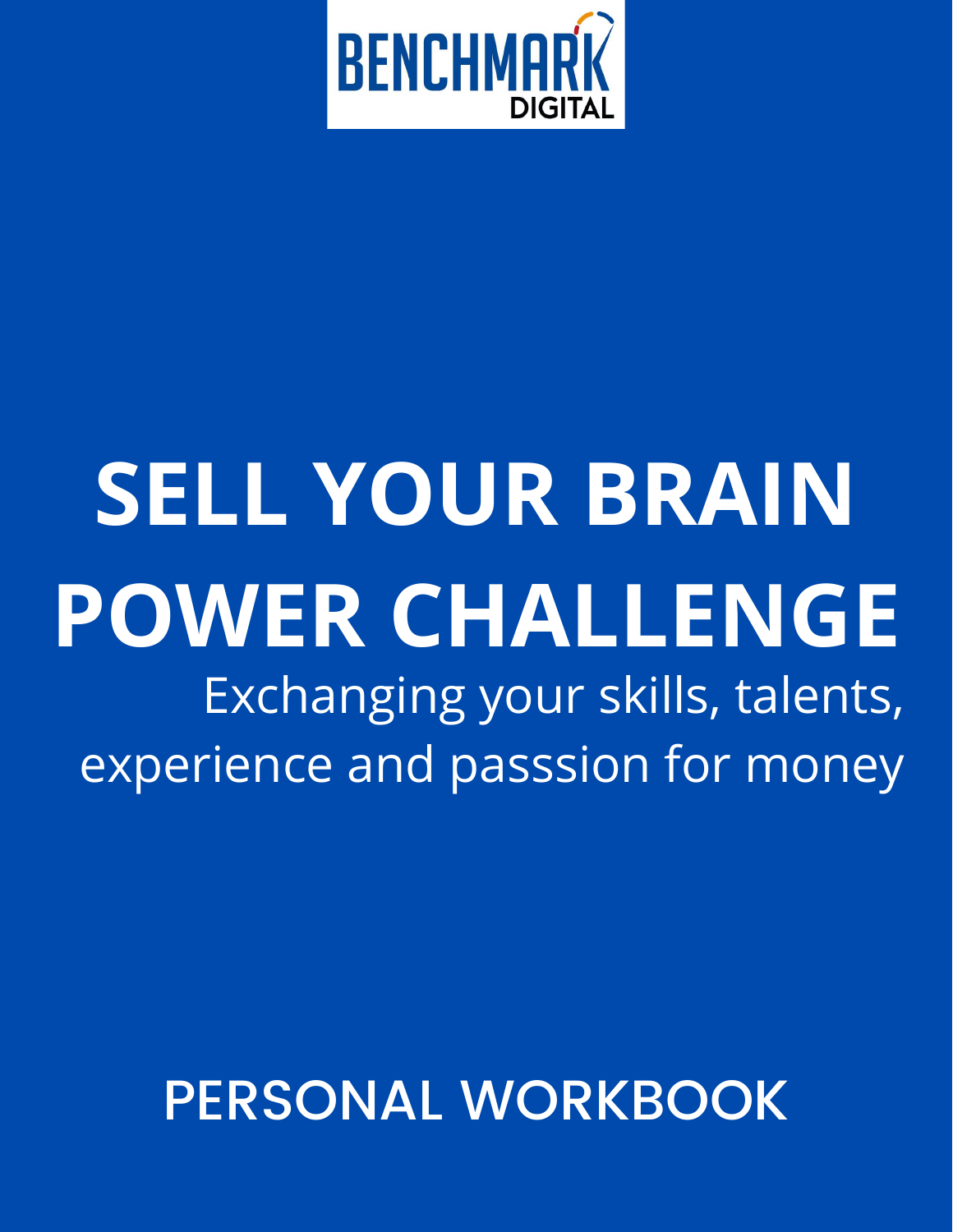

# **Introduction**

This workbook is supposed to guide you properly in positioning yourself aright to start exchanging your skills, experiences, passion, talents for money.

Please take this serious and be sure you answer all the questions correctly without guile.

The training continues in the telegram group: t.me/sellyourbrainpower. If you are yet to join the group, you can do that now

See you there!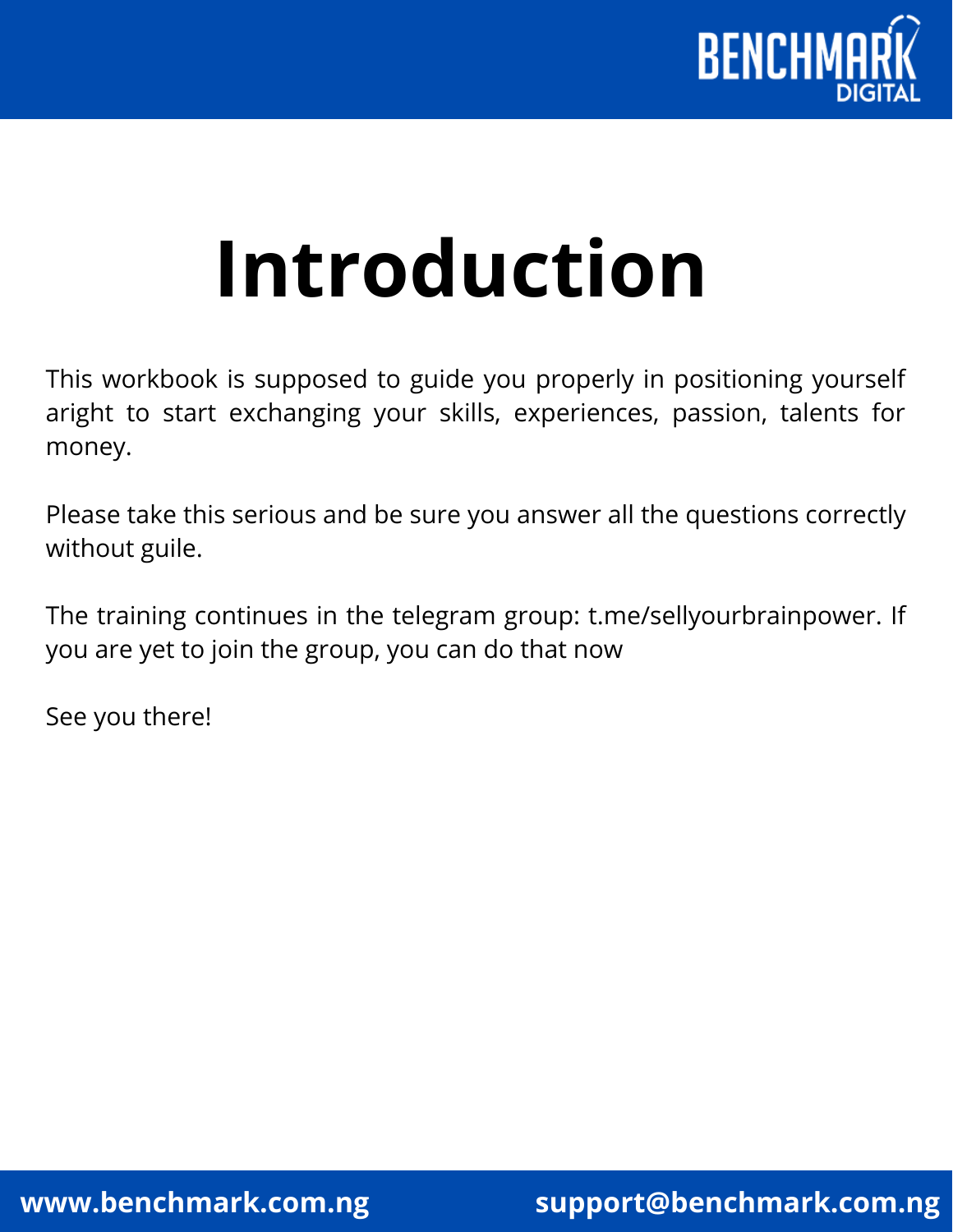



# **Identify your advantage**

Think through thoroghly and answer this question sincerely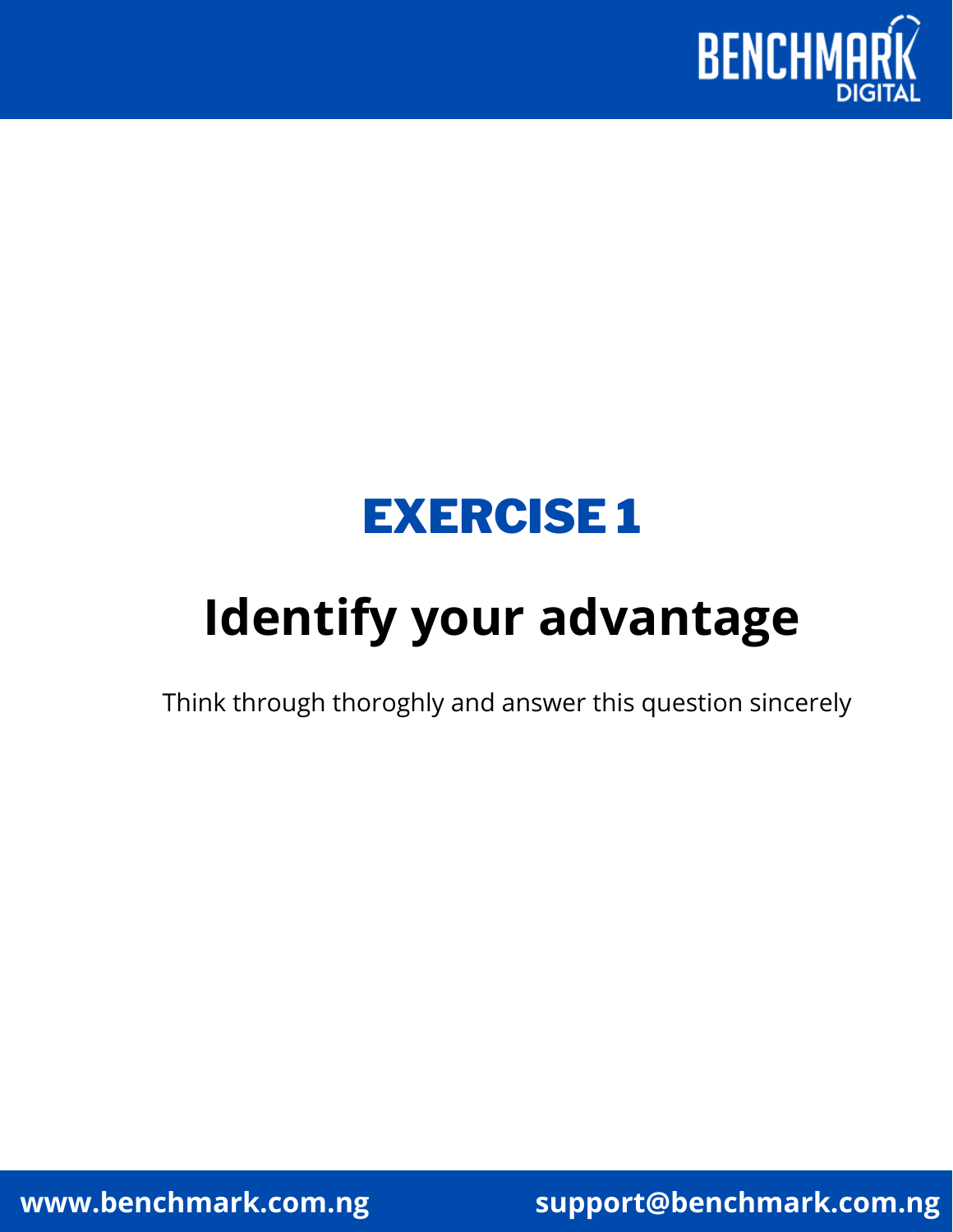

### **What are your skills?**

List as many as you can

| skill 1 |  |
|---------|--|
| skill 2 |  |
| skill 3 |  |
| skill 4 |  |
| skill 5 |  |

### **What are your interests?**

List as many as you can

| <b>Int. 1</b> |  |
|---------------|--|
| <b>Int. 2</b> |  |
| Int.3         |  |
| Int.4         |  |
| <b>Int. 5</b> |  |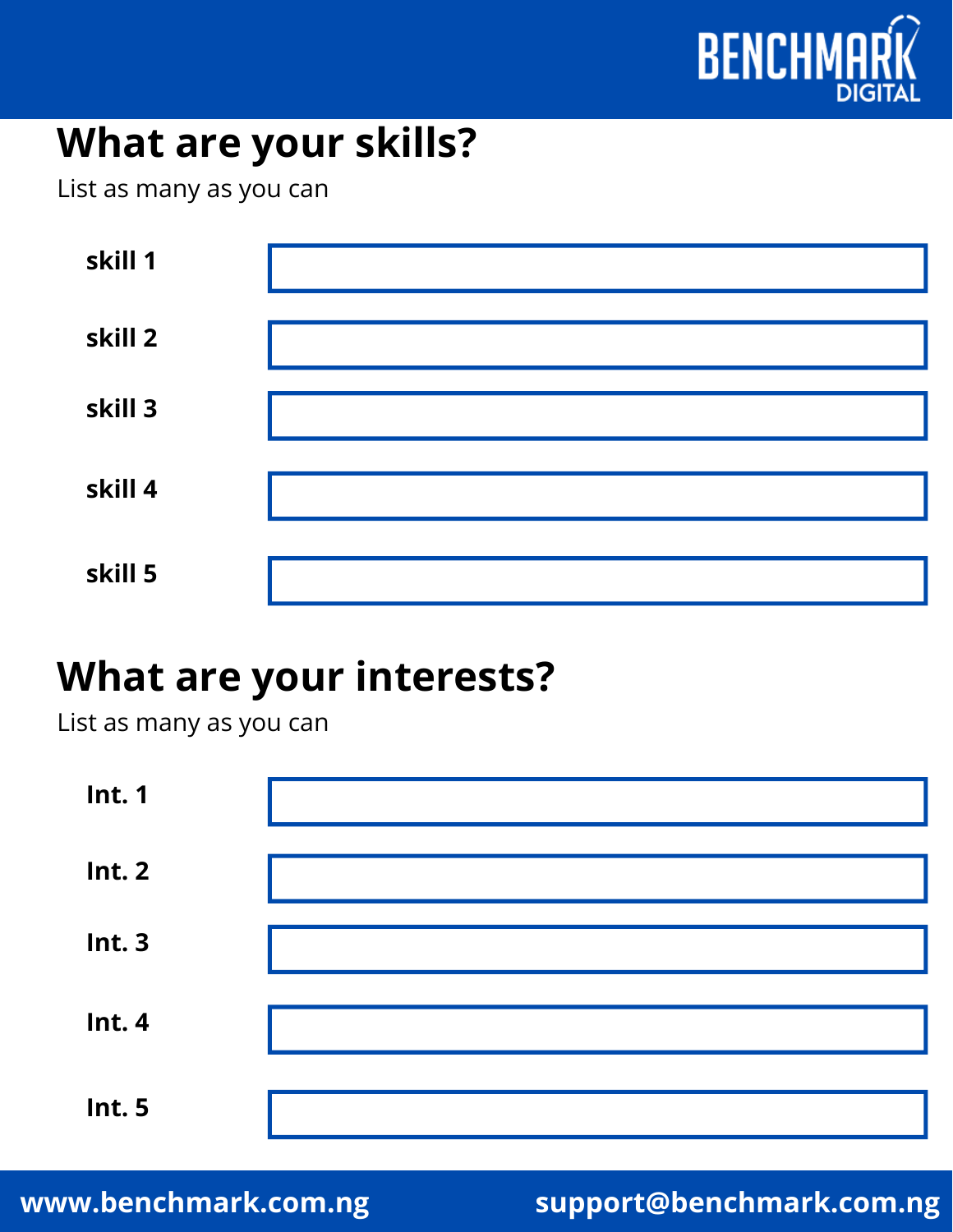

### **What are your Talents?**

List as many as you can

| <b>Talent 1</b> |  |
|-----------------|--|
| <b>Talent 2</b> |  |
| <b>Talent 3</b> |  |
| <b>Talent 4</b> |  |
| <b>Talent 5</b> |  |

### **What are your Experiences?**

This also includes your professional trainning

| <b>Exp. 1</b> |  |
|---------------|--|
| Exp. 2        |  |
| Exp. 3        |  |
| Exp. 4        |  |
| Exp. 5        |  |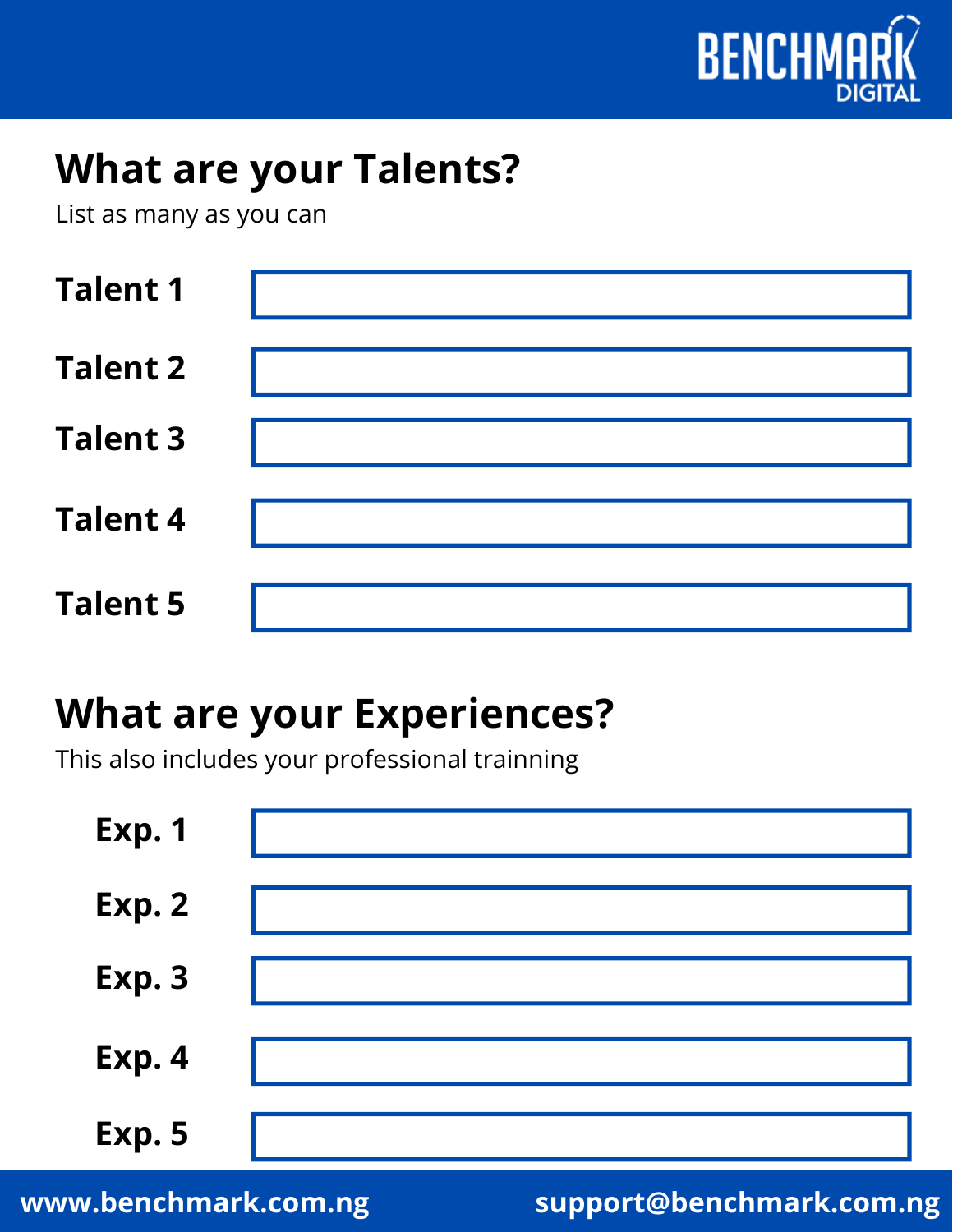

# **Niche Segmentation** EXERCISE 2

By now, you should have identified all your advantages. You have to subdivide these advantages into niches and sub-niches just as you saw from the webinar.

Of all the your advantages, choose 3 that closely relates to the 3 most profitable areas of business: **Health & Beauty**, **Sex & Relationship**, **Money & Business**

As much as you can, let them relate to at least one of the most profitable areas of business as. But if it is not possible, try to streamline it to specific niches and sub niches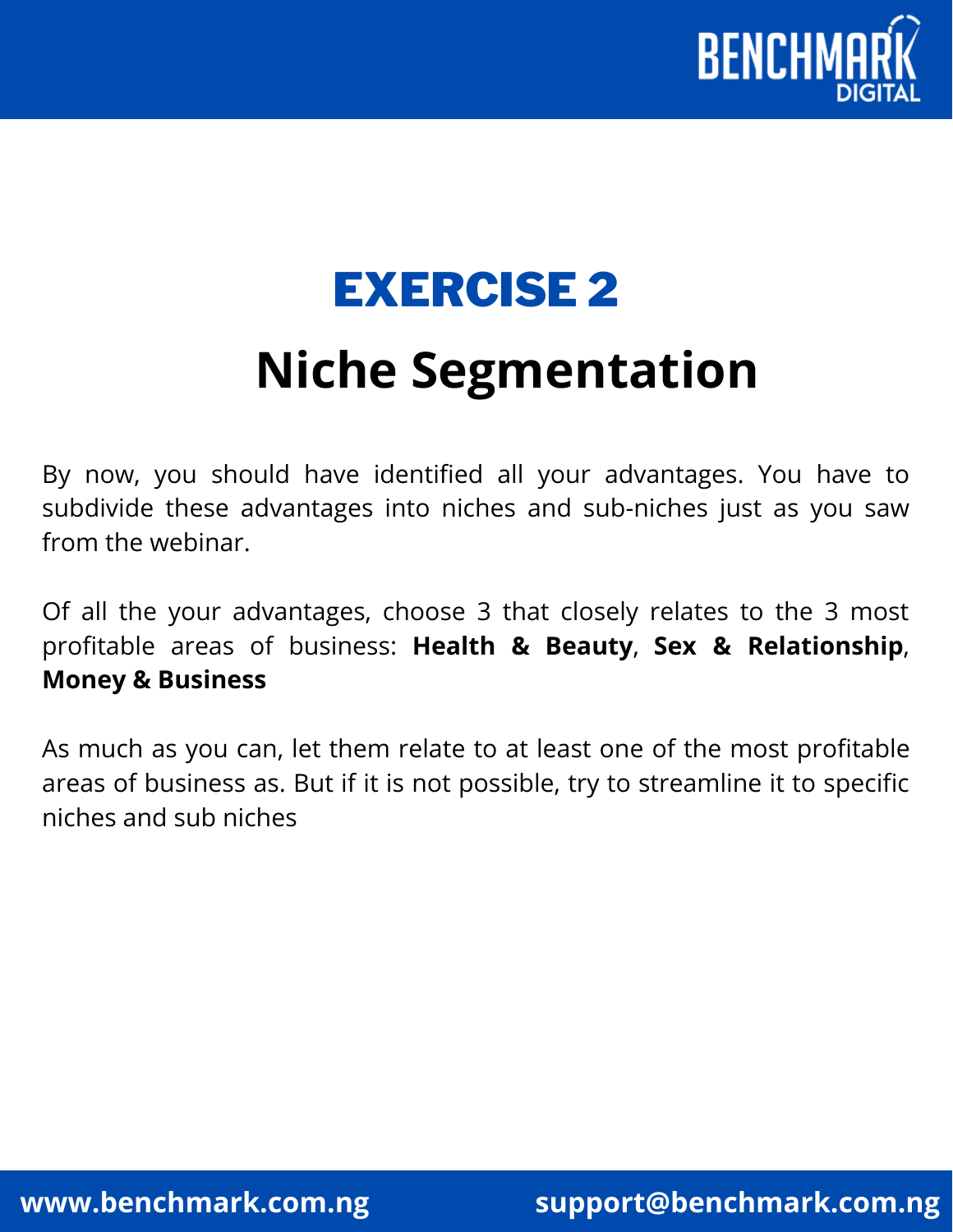



#### **Business Model 1**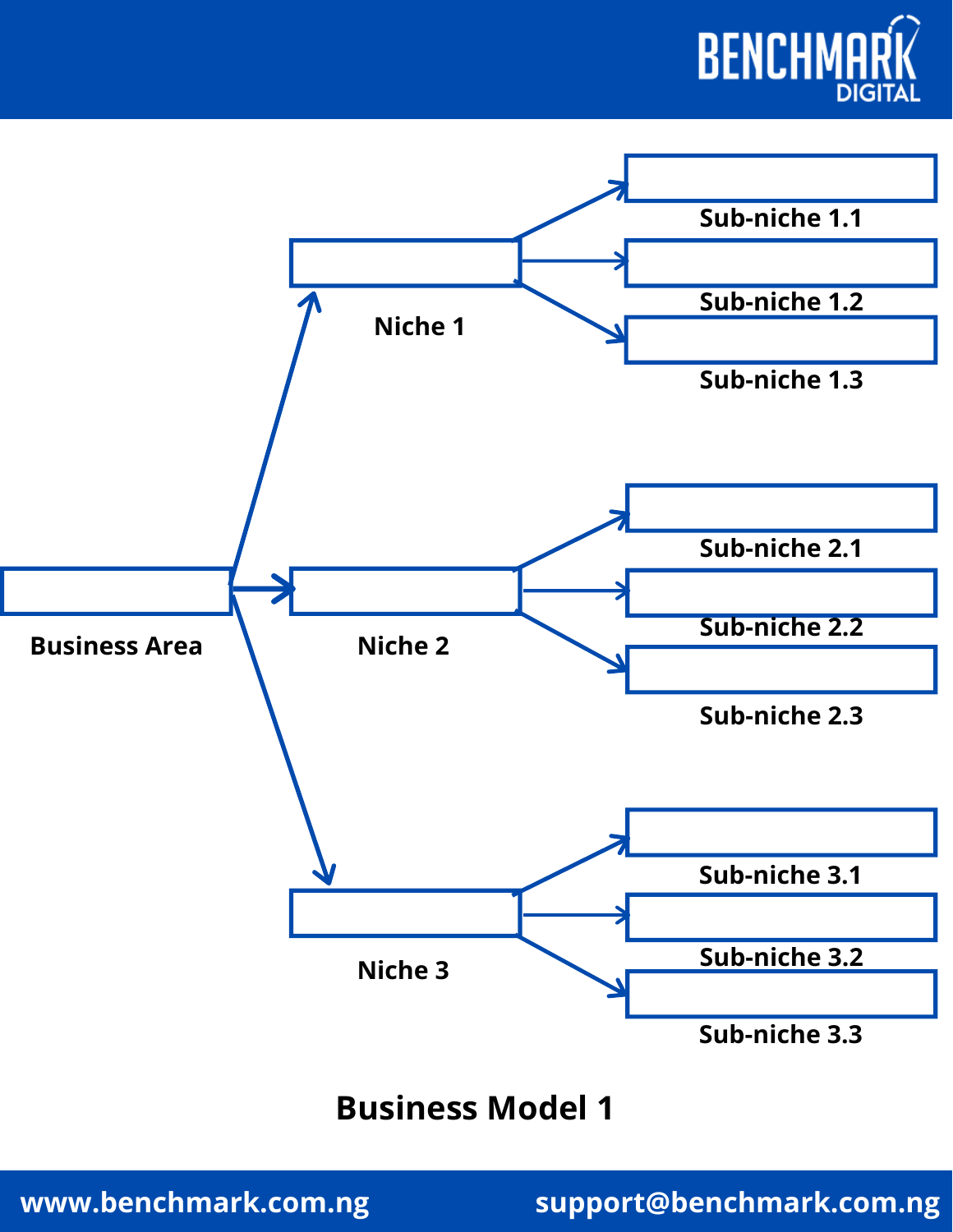



#### **Business Model 2**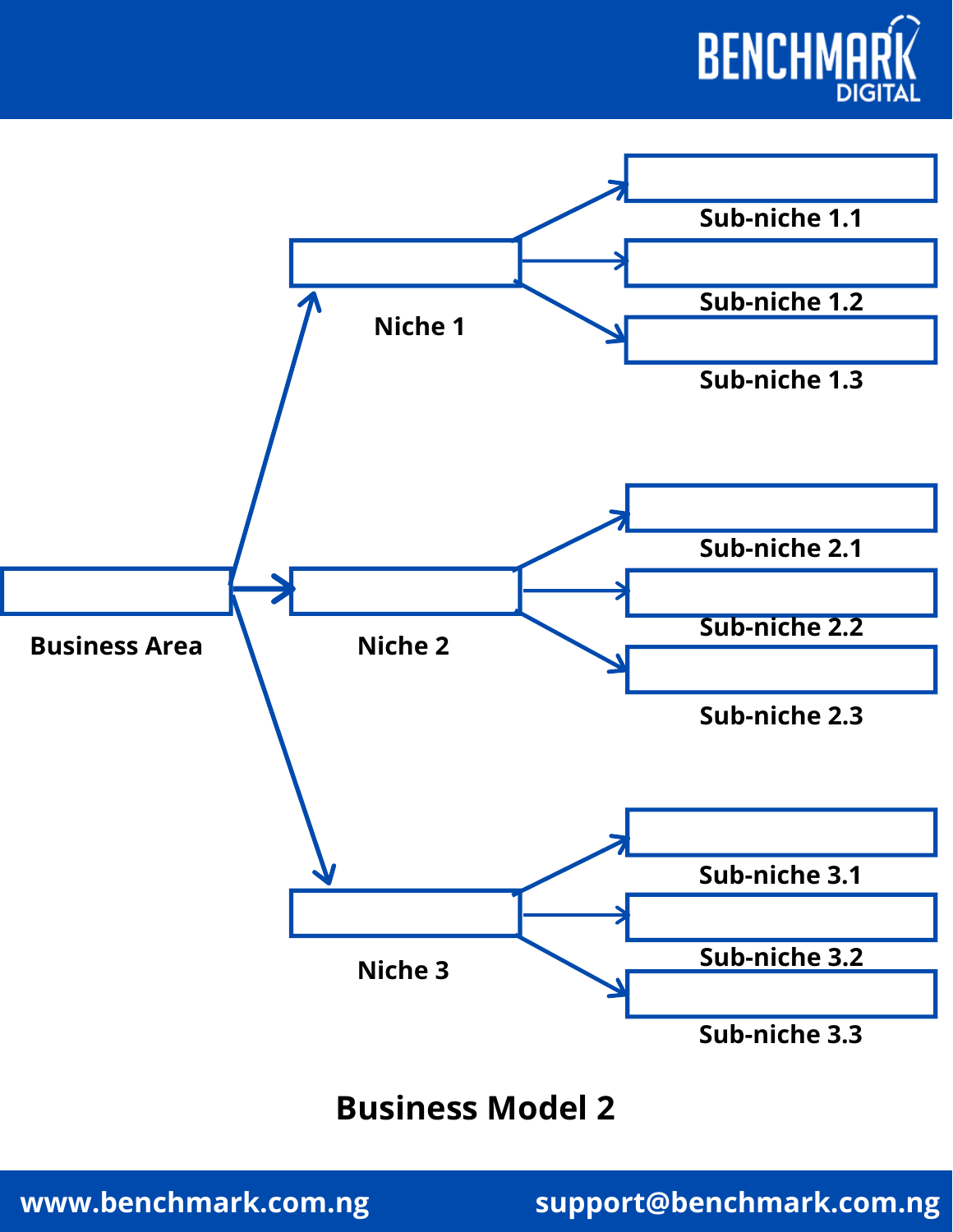



#### **Business Model 3**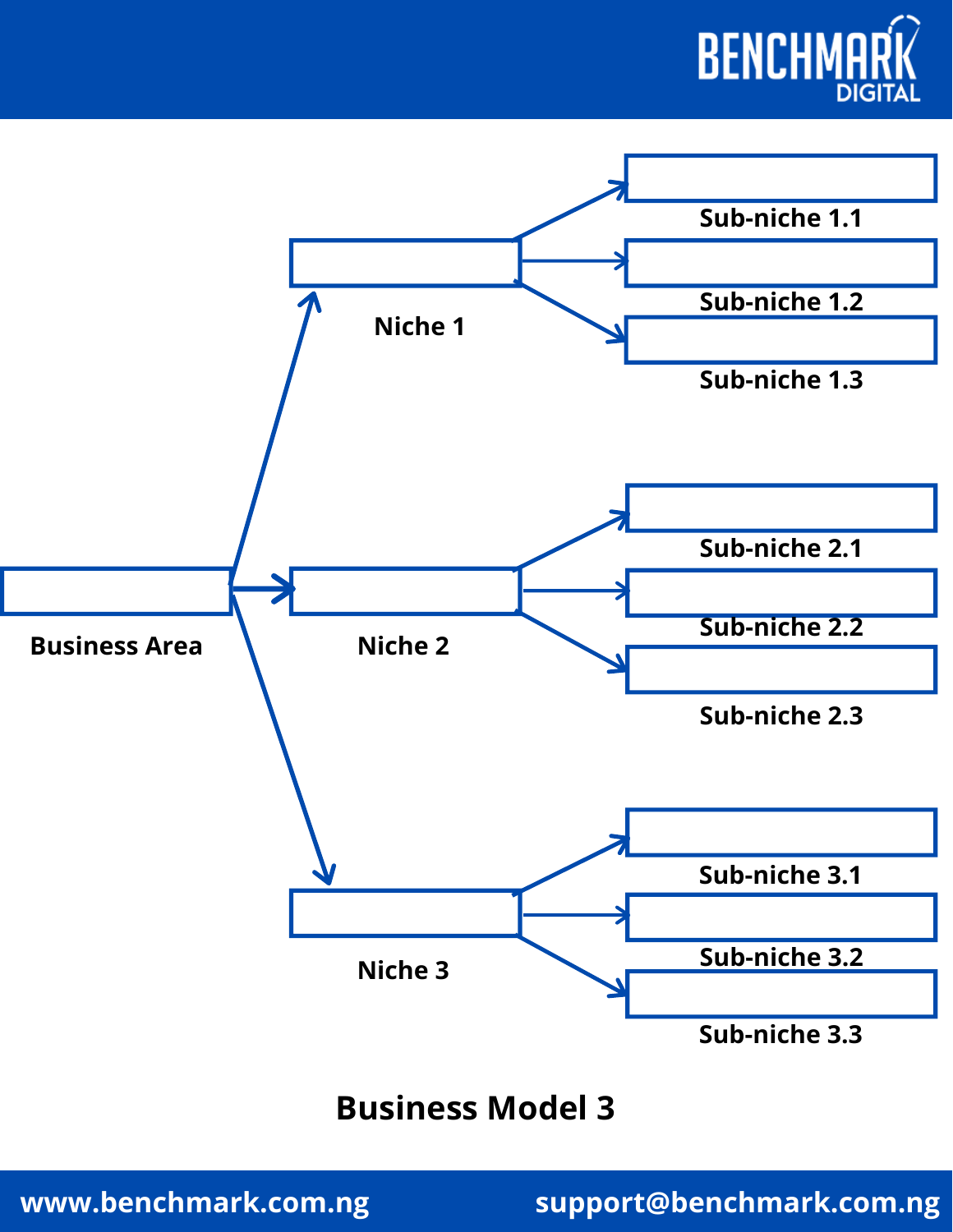

Having completed the 3 Business models, you will have to take out time to choose one that you have the highest advantage in.

Some questions that will guide you in choosing the best of the 3 are;

- Which of them can I do easily?
- If I am called to perform now, which of them can I do without consulting an external knowledge?
- Which of them have I received the highest accolades in?
- Which of them will I never run out of idea in?
- Which of them most closely relates to the 3 most profitable businesses mentioned earlier?
- Rate your self in a scale of 1 10 for the 3 businesses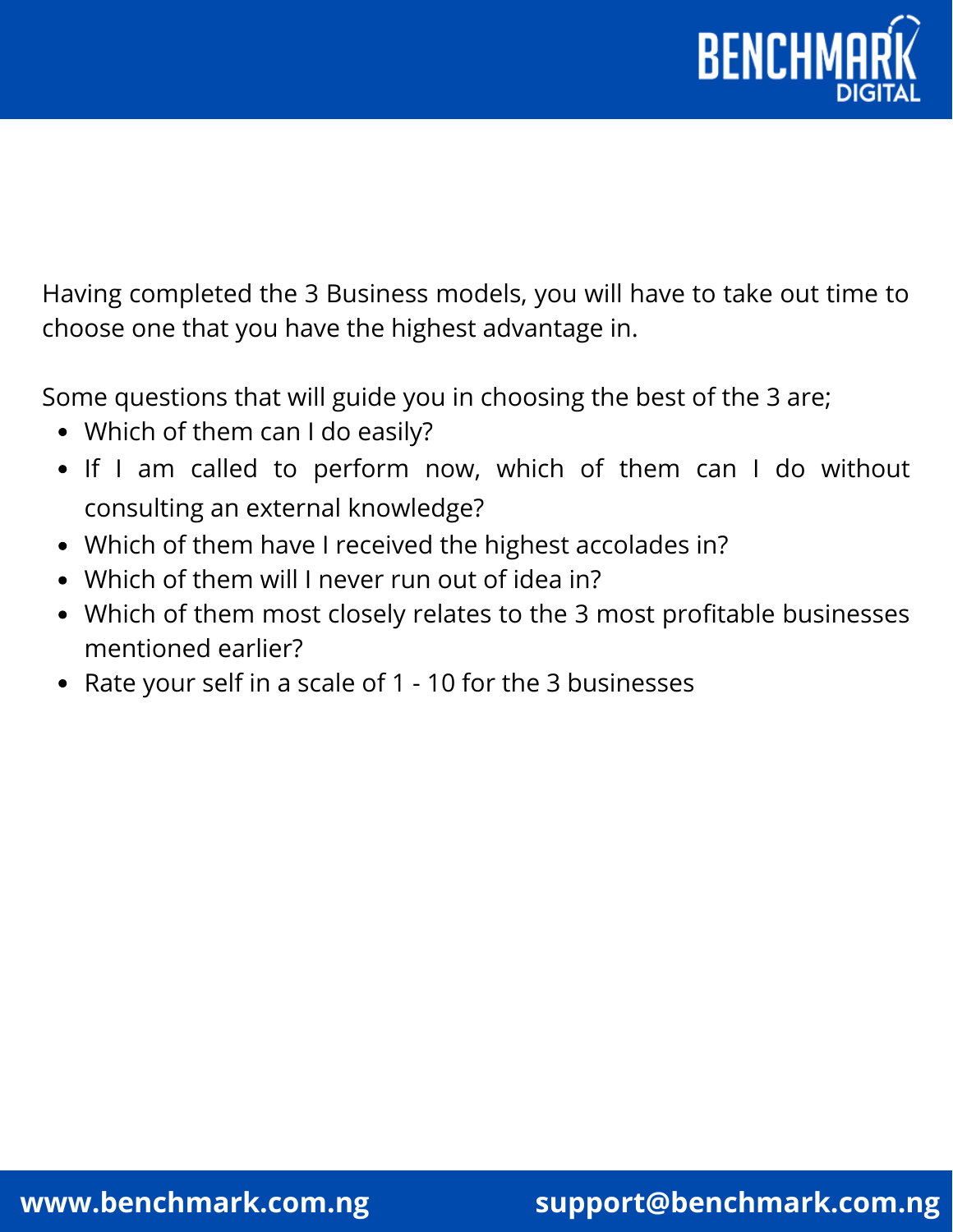

## EXERCISE 3

# **Customer Profiling**

Get to know your ideal customer better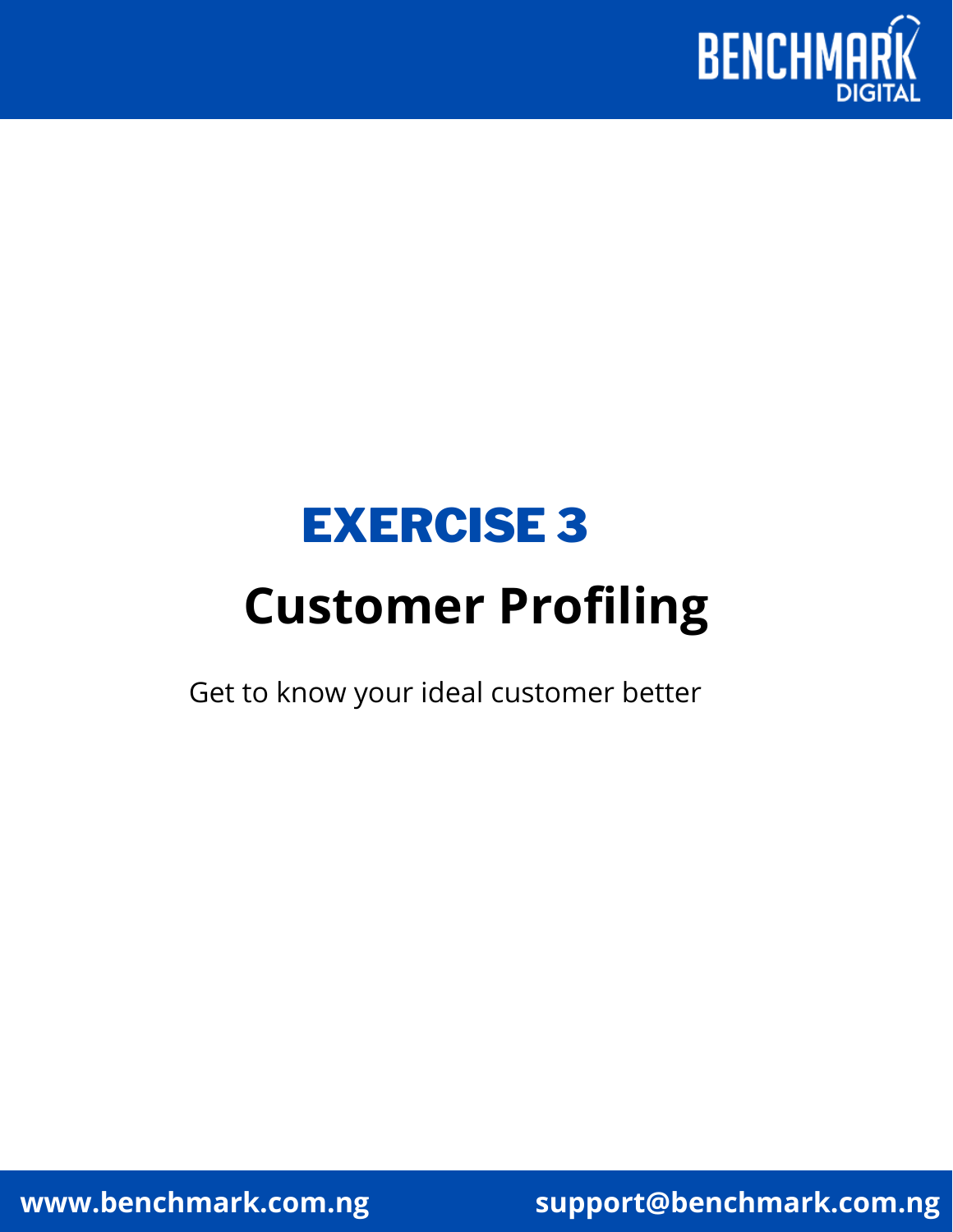

Getting clear on your customer avatar will affect these areas and more:

- **Product/service creation** What solutions can you develop and deliver to your avatar to anticipate and solve their problems?
- **Copywriting** In what way should offers be described to attract and convert your avatar?
- **Email marketing** Which avatar should receive one type of email marketing campaign versus another?
- **Content marketing** What lead magnets, blog posts, videos, podcasts, etc. should be created to compel your avatar to buy?
- **Social media marketing** Which platforms are most important to be present and active on?
- **Paid traffic** Where should you spend your dollars and what targeting options should you utilize?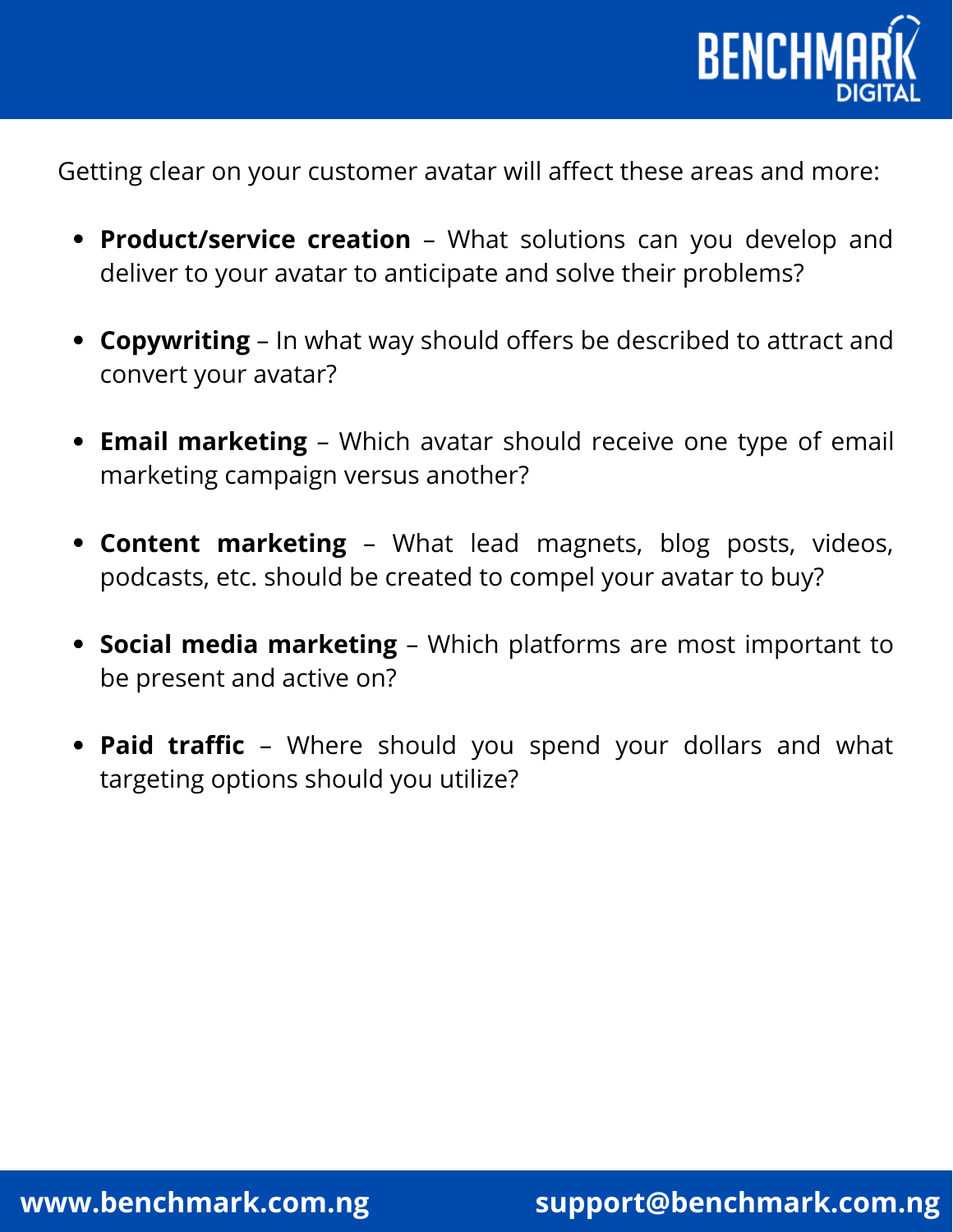

**Step 1:** On a separate sheet, list the common demographic and psychographic traits of your ideal customer. Do a brain dump based on the market research you've done and customer feedback you've received.

**Step 2:** Give your avatar a name and a face. Yes, really! You can even go so far as to find a photo.

**Step 3:** Step into your avatar's shoes and see life through their eyes as you complete each question in this worksheet to form their identity. If you think of more details, by all means, add them! The more specific you can be about your avatar, the better.

These questions will help you get started in defining your customer. If you are that ideal customer, answer these questions;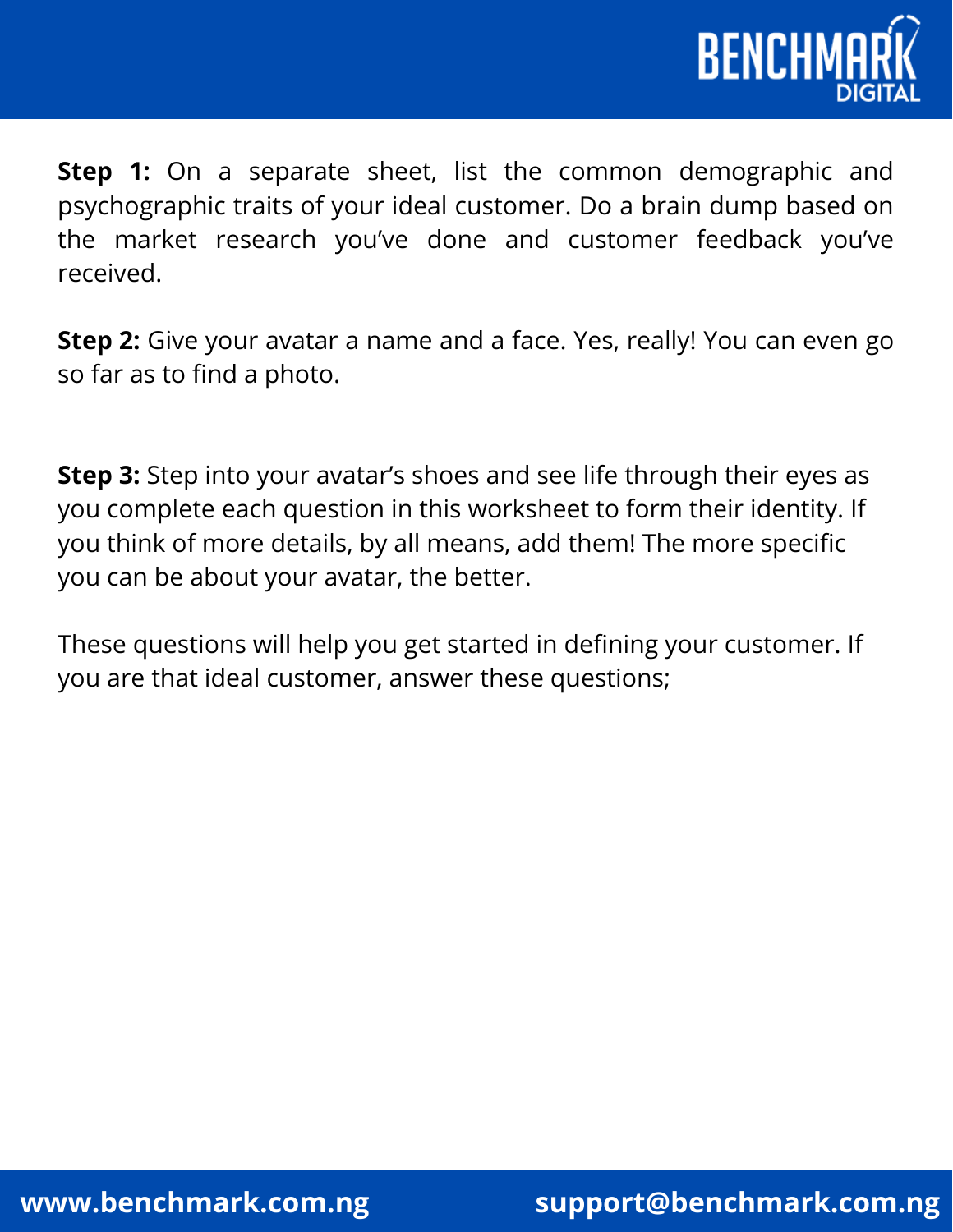

- Am I male or female?
- How old am I?
- Where do I call home?
- Do I have a spouse? How old are they?
- Do I have kids? What are their genders and ages?
- What's my highest level of education?
- What's my occupation/industry?
- What's my income level?
- What's my life motto or a quote I love?
- What are my hobbies and interests?
- What are my goals?
- What are my values?
- Where do I get my information? What books, blogs, conferences, gurus, social media, etc. do I consume?
- What are my wildest dreams?
- What challenges do I face?
- What are my most irrational fears?
- What's my role in the purchase process? Am I a decision-maker or an influencer?
- What are my objections to buying your product or service?
- We do me and my friends meet?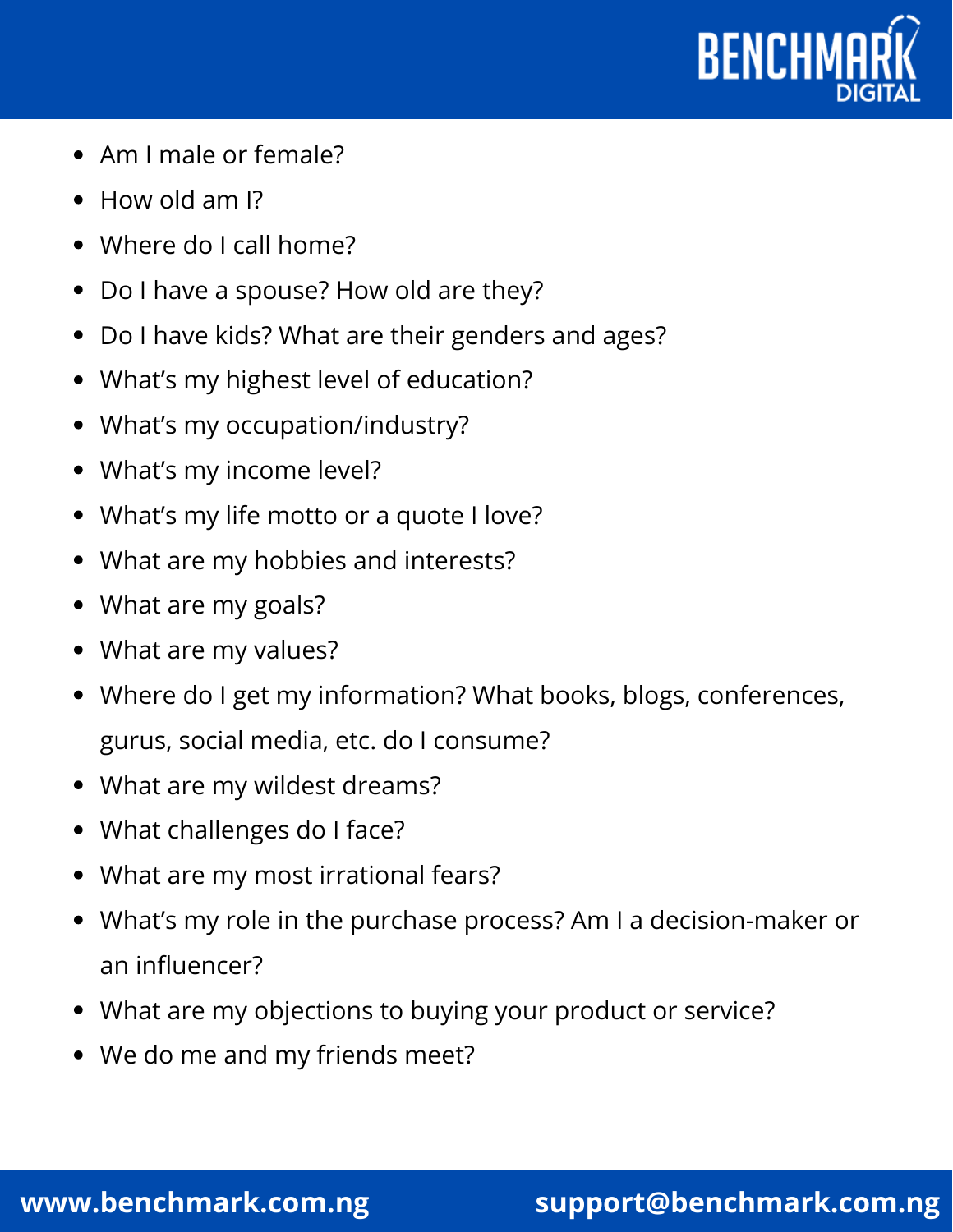

#### Customer Name:



#### Demographics Information and  $\blacksquare$

- Age:
- Gender:
- Marital Status:
- Age of Children:
- Location:
- Quote:
- Occupation:
- Job Title:
- Annual Income:
- Level of Education:
- Other:

#### **Goals and Values**

#### **Goals**

#### wants to

 $\triangledown$ 

 $\triangledown$ 

 $\triangledown$ 

#### **Values**

#### **is committed to**

 $\triangledown$ 

#### Sources of Information

- Books:
- Magazines:
- Blogs/Websites:
- Conferences:
- Gurus:
- Other:

#### **www.benchmark.com.ng support@benchmark.com.ng**

# $\triangledown$